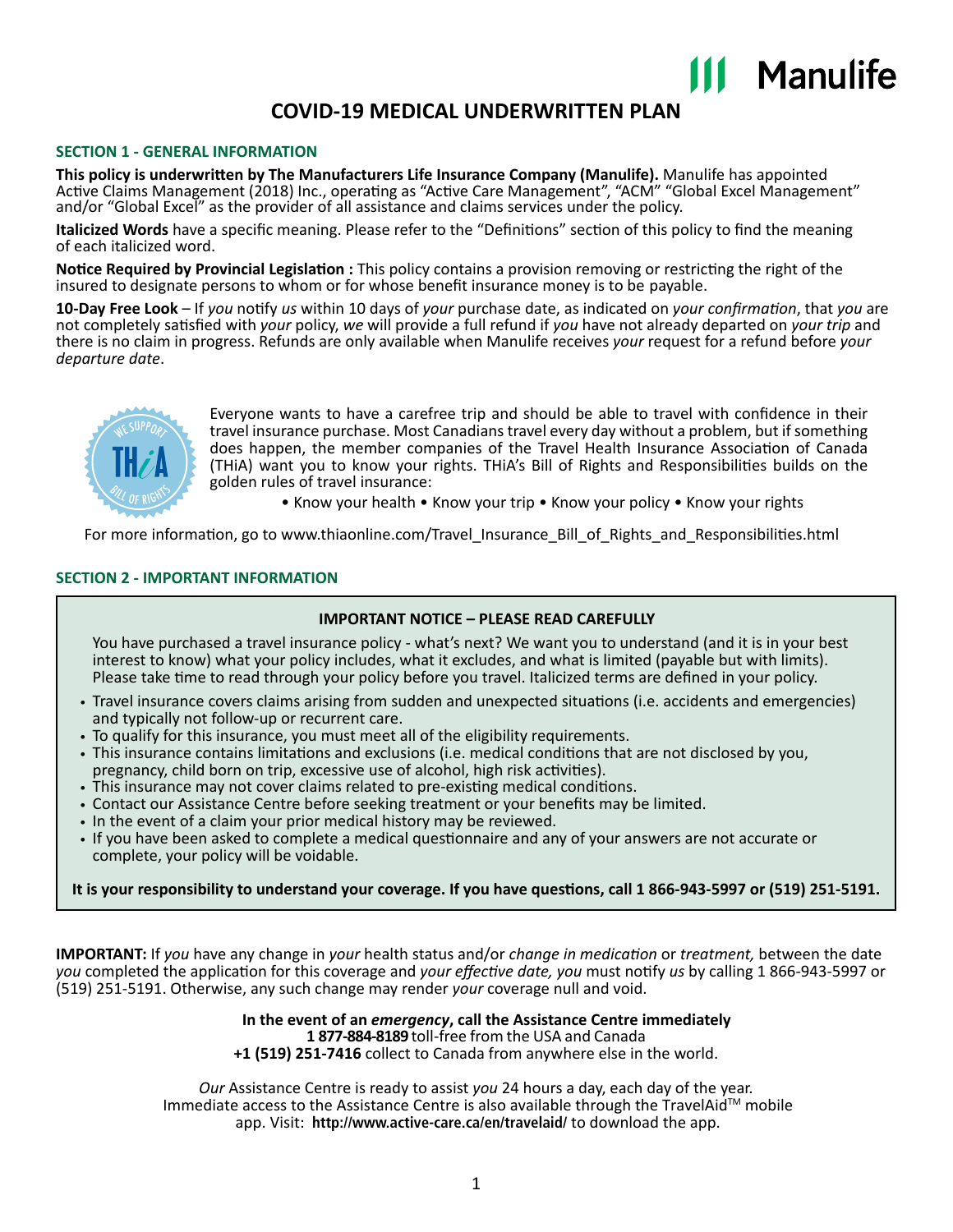#### **INSURING AGREEMENT**

In consideration of the application for insurance for which *you* have met the eligibility requirements and paid the appropriate premium, *we* will pay expenses for the benefits set out in this document, subject to the terms, limitations, exclusions and other conditions and in excess of those reimbursable under any group, individual, private or public plan or contract of insurance, including any auto insurance plan and *your government health insurance plan*. Some benefits are subject to advance approval by *our* Assistance Centre. Unless otherwise stated, all amounts referred to in this policy are in Canadian dollars. *You* will be responsible for any expenses that are not payable by *us*.

#### **COVERAGE**

• **up to a maximum of \$10 Million** per insured person for *reasonable and customary* charges when *you* incur expenses as a result of an *emergency* when travelling outside of *your* province or territory of residence.

Coverage under this policy is issued on the basis of information provided in *your* application. *Your* entire contract with *us* consists of this policy, *your* application for this coverage, the confirmation issued in respect of that application and any other amendments or endorsements resulting from extensions of coverage.

This policy provides *emergency* medical coverage for travel outside *your* province or territory of residence or Canada. **SECTION 3 - ELIGIBILITY**

#### **TO BE ELIGIBLE FOR INSURANCE UNDER THIS POLICY:**

- *You* must be a resident of Canada and covered under a *government health insurance plan*;
- *You* must have received the full *vaccine*;
- *You* must have coverage for the entire duration of *your trip* away from *home*;
- *You* must have completed *your* application (including the medical questionnaire), have had *your* health history reviewed by *us*, received a *Medical Underwriting Agreement* from *us*, and
- *You* must have paid the required premium in full.

#### **SECTION 4 - EMERGENCY MEDICAL INSURANCE**

This policy provides *emergency* medical coverage for travel outside *your* province of residence or Canada.

Please note that **if** *you* **do not call** the Assistance Centre in an *emergency*, *you* **will have to pay 20% of the eligible medical expenses** *we* would normally pay under this policy. If it is medically impossible for *you* to call, please have someone call on *your* behalf. *You* must call the Assistance Centre before obtaining *emergency treatment*, so that *we* may confirm coverage and provide pre-approval of *treatment*.

### **Benefits – What does** *Emergency* **Medical Insurance cover?**

*Emergency* Medical Insurance covers *you* up to a maximum of \$10 Million CAD per insured person for covered expenses as a result of an *emergency* when travelling outside of *your* province or territory of residence.

**Important:** If *you* have not received *your* full *vaccine*, this policy does not provide any coverage to *you*.

**Note:** These covered expenses are in excess of any amount covered by *your government health insurance plan* or any other benefit plan. The *treatment* must be required as part of *your emergency treatment*.

After *your* medical *emergency treatment* has started, the Assistance Centre must assess and pre-approve additional medical *treatment*. If *you* undergo tests as part of a medical investigation, *treatment* or surgery, obtain treatment or undergo surgery that is not pre-approved, *your* claim will not be paid. This includes but is not limited to MRI, MRCP, CAT Scan, CT Angiogram, sonograms, ultrasounds, Nuclear Stress Test, biopsies, Angiogram, Angioplasty, cardiovascular surgery including any associated diagnostic test(s), Cardiac Catheterization or any surgery. Reimbursement is subject to the terms and conditions of this policy.

Covered expenses and benefits are subject to the policy's maximums, exclusions, limitations and your deductible amount.<br>Your deductible amount in Canadian dollars applies to the amount remaining after any covered expenses *government health insurance plan*. The *deductible amount* is shown on *your confirmation* and applies to each claim.

The eligible benefits are:

- 1. **Expenses for** *emergency treatment We* will pay for *reasonable and customary* charges for medical care received from a *physician* in or out of a *hospital,* the cost of a semi-private *hospital* room (or an intensive or coronary care unit where medically necessary*),* the services of a licensed private duty nurse while *you* are in *hospital,* the rental or purchase (whichever is less) of a *hospital* bed, wheelchair, brace, crutch or other medical appliance, tests that are needed to diagnose or find out more about *your* condition, and drugs that are prescribed for *you* and are available only by prescription from a *physician* or dentist. An *emergency* related to the *pre-existing condition*(*s*) listed in the *Medical Underwriting Agreement* will be covered.
- 2. **Expenses to receive paramedical services** *We* will pay for care received from a licensed chiropractor, osteopath, physiotherapist, chiropodist or podiatrist, up to \$70 per visit to a combined maximum of \$700 for a covered *injury.*
- 3. **Expenses for** *emergency* **ambulance transportation** *We* will pay for *reasonable and customary* charges of local licensed ambulance service to the nearest qualified medical service provider in an *emergency.*
- 4. **Expenses for** *emergency* **dental** *treatment* If *you* need *emergency* dental *treatment, we* will pay:
	- up to \$300 for the relief of dental pain; or
	- if *you* suffer an accidental blow to the mouth, up to \$3,000 to repair or replace *your* natural or permanently attached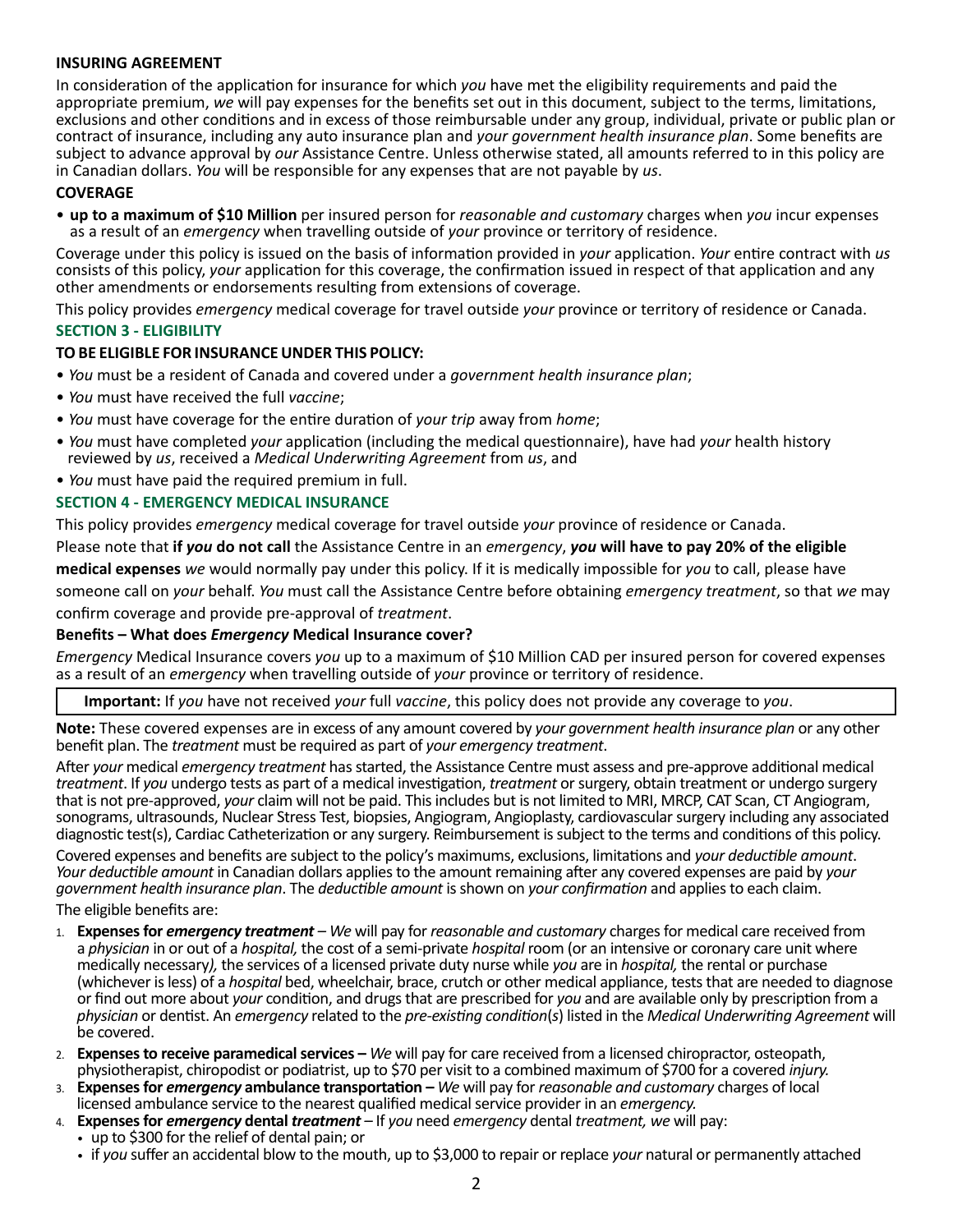artificial teeth (up to \$2,000 during *your trip* and up to \$1,000 to continue medically necessary *treatment* in the ninety (90) days after the accident).

- 5. **Expenses to bring someone to** *your* **bedside** If *you* are travelling alone and are admitted to a *hospital* for three (3) days or more because of a medical *emergency, we* will pay the economy class fare via the most cost-effective itinerary for someone to be with *you. We* will also pay up to \$1,000 for that person's hotel and meals. Please note: This person is not covered under *your* insurance and should consider purchasing his/her own travel medical insurance.
- 6. **Extra expenses for meals, hotel, and taxi** If a medical *emergency* prevents *you* or *your travel companion* from returning *home* as originally planned, or if *your emergency treatment* or that of *your travel companion* requires *your* transfer to a location that is different from *your* original destination, *we* will reimburse *you* up to \$200 per day to a maximum of \$2,000 for *your* extra meals, hotel, and taxi fares. *We* will only pay for these expenses if *you* have actually paid for them.
- 7. **Repatriation expenses related to** *your* **death** If *you* die during *your trip* from an *emergency* covered under this insurance, *we* will reimburse *your* estate up to \$5,000 for:
	- the cost to have *your* body prepared or cremated where *you* die; and
	- the return *home* of *your* ashes or *your* body (in the standard transportation container normally used by the airline); or • *your* burial where *you* die.

Also, if someone is legally required to identify *your* body and must travel *your* place of death, *we* will pay the economy class fare via the most cost-effective itinerary for that person, as well as up to \$300 for that person's hotel and meal expenses. Note: This person is not covered under *your* insurance and should consider purchasing his/her own travel medical insurance.

- 8. **Expenses to bring** *you home* If *your* treating *physician* recommends that *you* return *home* because of *your emergency*  or if *our* medical advisors recommend that *you* return *home* after *your emergency,* when approved and arranged by the Assistance Centre, *we* will pay for:
	- the extra cost of an economy class fare via the most cost-effective itinerary; or
	- a stretcher fare on a commercial flight via the most cost-effective itinerary, if a stretcher is medically necessary; and
	- the return cost of an economy class fare via the most cost-effective itinerary for a qualified medical attendant to accompany *you,* and the attendant's reasonable fees and expenses, if this is medically necessary or required by the airline; or
	- the cost of air ambulance transportation, if this is medically necessary*.*
- 9. **Expenses to return** *children* **under** *your* **care** If *you* are admitted to *hospital* for more than twenty-four (24) hours or must return *home* because of an *emergency,* when approved in advance by the Assistance Centre, *we* will pay for the extra cost of one-way economy class airfare to return the *children home* via the most cost- effective itinerary and the return economy class airfare via the most cost-effective itinerary for a qualified escort when the airline requires it. The *children* must have been under *your* care during *your trip* and covered under a Manulife travel insurance policy.
- 10. **Expenses to return** *your travel companion home* When approved in advance by the Assistance Centre, *we* will cover the extra cost of one-way economy airfare via the most cost-effective itinerary, to return *your travel companion* (who is travelling with *you* at the time of *your emergency* and insured under a Manulife travel insurance plan) *home*, if *you* return *home* under Benefit #7 or #8.
- 11. **Phone call expenses**  *we* will pay for phone calls to or from *our* Assistance Centre regarding *your* medical *emergency. You*  must provide receipts or other reasonable evidence to show the cost of these calls and the numbers phoned or received during *your trip.*
- 12. **Expenses to return** *your vehicle home* If because of a medical *emergency you or your travel companion* are unable to drive *home* the *vehicle you* used during *your trip,* when approved in advance by the Assistance Centre, *we* will cover up to \$3,000 charged by a commercial agency to bring *your vehicle home.* If *you* rented a *vehicle* during *your trip, we* will cover its return to the rental agency.
- 13. **Terrorism Coverage** When an *act of terrorism* directly or indirectly causes an eligible loss under the terms and conditions of this policy, coverage is available for up to two (2) *acts of terrorism* within a calendar year and up to a maximum aggregate payable limit of \$35 million for all eligible in-force policies issued and administered by *us*. The amount payable for each eligible claim is in excess of all other sources of recovery including alternative or replacement travel options and other insurance coverage. The amount paid for all such claims shall be reduced on a pro rata basis so as to not exceed the respective maximum aggregate limit which will be paid after the end of the calendar year and after completing the adjudication of all claims relating to the *act(s) of terrorism*.

#### **Exclusions & Limitations – What does** *Emergency* **Medical Insurance not cover?**

- *We* will not pay any expenses or benefits relating directly or indirectly to:
- 1. Any *pre-existing condition* not listed on the *Medical Underwriting Agreement* and/or misrepresented or not disclosed during *your* recorded Medical Underwriting application.
- 2. Any change in *your* health status occurring after *your* application date and not reported prior to *your effective date.*
- 3. Any *emergency* if the answers provided in the *medical questionnaire* are not truthful and accurate.
- 
- 5. The cost of and any expenses for a Coronavirus (COVID-19) test that is mandated by any body with appropriate authority (such as a government or a transportation service) for entry into or exit from a country/jurisdiction or to use its services.
- 6. Covered expensesthat exceed the *reasonable and customary* charges where the medical *emergency* happens.
- 7. Covered expensesthat exceed 80% of the cost *we* would normally have to pay under this insurance, if *you* do not contact the Assistance Centre at the time of the *emergency*. If *your medical condition* makes it medically impossible for *you* to call, please have someone call on *your* behalf.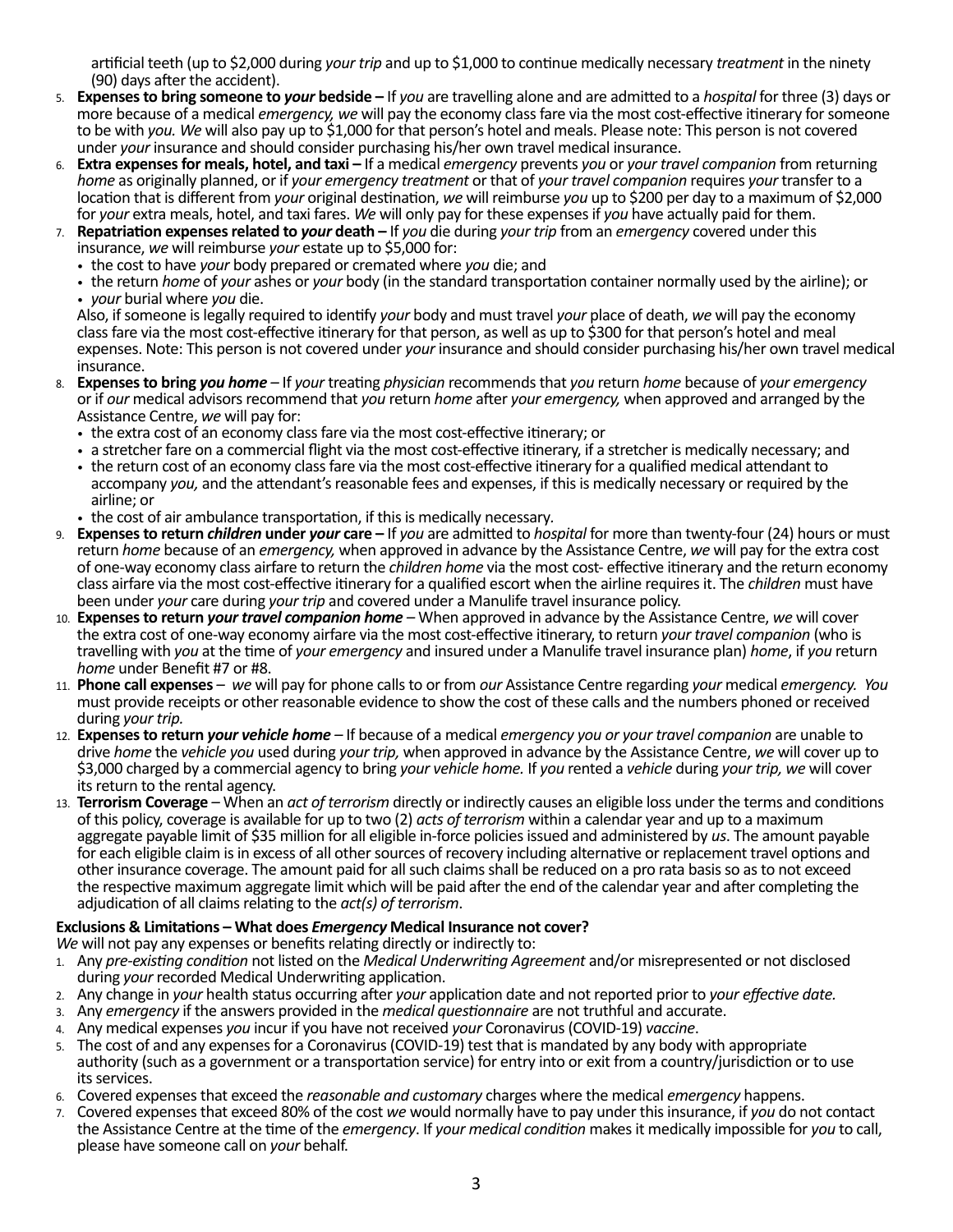- 8. Any non-emergency, experimental or elective treatment such as cosmetic surgery, chronic care, rehabilitation including any expenses for directly or indirectly related complications.
- 9. The continued *treatment* of a *medical condition* or related condition, following *emergency treatment* during *your trip*, if *our* medical advisors determine that *your emergency* has ended.
- 10. Any *medical condition* or symptoms:
	- when *you* knew or for which it is reasonable to believe or expect that *treatment* will be required during *your trip;* and/or
	- for which future investigation or *treatment* was planned before *you* left *home;* and/or
	- which produced symptoms that would have caused an ordinarily prudent person to seek *treatment* in the three (3) months before leaving *home;* and/or
	- that had caused *your physician* to advise *you* not to travel.
- 11. Any *trip* made for the purpose of obtaining a diagnosis, *treatment*, surgery, investigation, palliative care, or any alternative therapy, as well as any directly or indirectly related complication.
- 12. Any *emergency* that occurs while *you* are participating in:
	- any sporting activity for which *you* are paid, including snorkeling or scuba diving;
	- any extreme sport or activity involving a high level of risk, such as those indicated below, but not limited to:
		- mountain climbing requiring the use of specialized equipment, including carabiners, crampons, pick axes, anchors, bolts and lead rope or top rope anchoring equipment to ascend or descend a mountain; - rock-climbing;
		-
		- parachuting;
		- -skydiving;
		- hang-gliding or using any other air supported sporting device; or
		- participating in a motorized speed contest.
- 13. *Your* self-inflicted injuries, unless medical evidence establishes that the injuries are related to a mental health illness.
- 14. Any claim that results from or is related to *your* commission or attempted commission of a criminal offence or illegal act.
- 15. Any *medical condition* arising during *your trip* from, or in any way related to, the abuse of alcohol, drugs or other intoxicants.
- 16. Any *medical condition*, including symptoms of withdrawal, arising from, or in any way related to, *your* chronic use of alcohol, drugs or other intoxicants whether prior to or during *your trip*.
- 17. Routine pre-natal or post-natal care; Pregnancy, delivery, or complications of either, arising 9 weeks before the expected date of delivery or 9 weeks after.
- 18. *Your* child born during the *trip*.
- 19. Any *medical condition* that is the result of *you* not following *treatment* as prescribed to *you*, including prescribed medication.
- 20. For insured *children* under two (2) years of *age* any *medical condition* related to a birth defect.
- 21. Any loss resulting from *your minor mental or emotional disorder*.
- 22. Any *treatment*, services or supplies not medically necessary, or any medical procedures and/or tests (including MRI, MRCP, CAT Scan, CT Angiogram, Nuclear Stress Test, Angiogram or Cardiac Catheterization) not authorized by the Assistance Centre in advance. All surgery must be authorized by the Assistance Centre prior to being performed except in extreme circumstances where surgery is performed on an *emergency* basis.
- 23. Any benefit that must be authorized or arranged in advance by the Assistance Centre when it has given no authorization or made no arrangement for that benefit.
- 24. Any further medical *treatment* if *our* medical advisors determine that *you* should transfer to another facility or return to *your home* province/territory of residence for *treatment,* and *you* choose not to.
- 25. Death or *injury* sustained while piloting an aircraft, learning to pilot an aircraft, or acting as a member of an aircraft crew.
- 26. For policy extensions: any *medical condition* which first appeared, was diagnosed, or treated after the scheduled *departure date* and prior to the *effective date* of the insurance extension.
- 27. Any *act of terrorism* caused by biological, chemical, nuclear or radioactive means.
- 28. Any *act of terrorism* or any *medical condition you* suffer or contract when an official travel advisory issued by the Government of Canada states, "Avoid all non-essential travel" regarding the country, region or city of *your* destination,

To view the travel advisories, visit the Government of Canada Travel site.

For claims due to Coronavirus (COVID-19), this exclusion does not apply.

29. Any *act of terrorism* or any *medical condition you* suffer or contract when an official travel advisory issued by

effective date.<br>To view the travel advisories, visit the Government of Canada Travel site. This exclusion does not apply to claims for any *medical condition* unrelated to the travel advisory.

30. An *act of war*.

#### **What are the other conditions that apply to** *Emergency* **Medical Insurance?**

If *your* current or former employer provides *you* with an extended health insurance plan with a lifetime maximum coverage of \$50,000 or less, *we* will not coordinate payment with that coverage. If *your* lifetime maximum is more than \$50,000, *we* will coordinate payment.

*We* will pay *Emergency* Medical covered expenses in excess of the *deductible amount* that *you* have selected for this policy.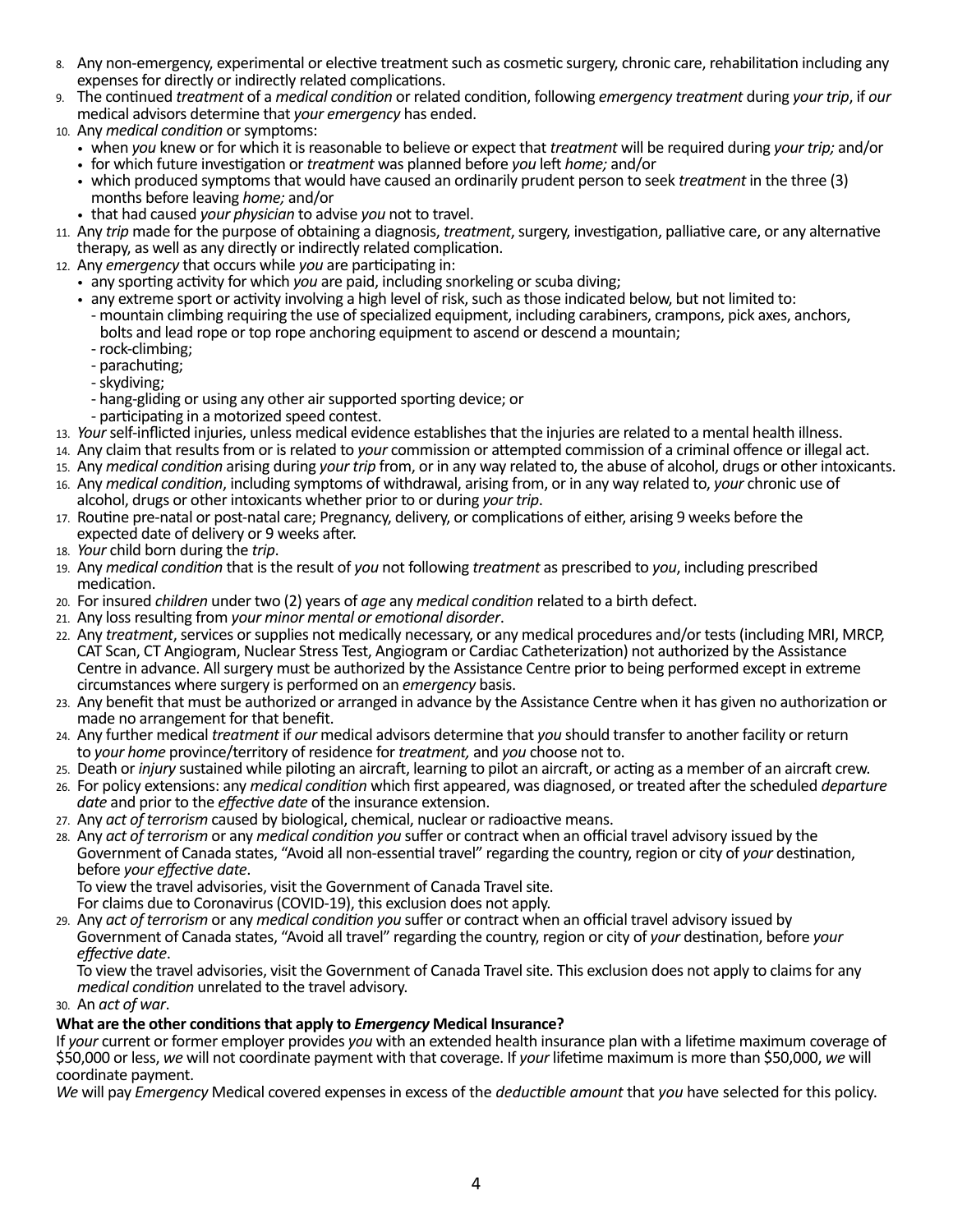#### **SECTION 5 - GENERAL INFORMATION ABOUT** *YOUR* **TRAVEL INSURANCE COVERAGE**

#### *YOUR* **COVERAGE STARTS** *YOUR* **COVERAGE ENDS**

*Your* coverage starts on the later of:

- the date *you* leave *home;* or
- the *effective date* shown on *your confirmation.*

*Your* coverage ends on the earlier of:

- the date *you* return *home;* or
- *•* the *expiry date* shown on *your confirmation.*
- **AUTOMATIC EXTENSION** is provided beyond *your expiry date* as shown on *your confirmation* if:
- *your* carrier is delayed. In this case, *we* will extend *your* coverage for up to seventy-two (72) hours; or
	- *you* have been advised by a medical professional to self-isolate or quarantine as a result of Coronavirus (COVID-19), beyond *your expiry date*. In this case, *we* will extend *your* policy coverage for the duration of *your* quarantine and up to seventy-two (72) hours following the end date of *your* quarantine period.
	- *you* or *your travel companion* are hospitalized on that date. In this case, *we* will extend *your* coverage during the hospitalization up to 365 days or until, in *our* opinion, *you* are stable for discharge from *hospital* or evacuation *home,* whichever is earlier and for up to five (5) days after discharge from the *hospital;* or
	- *you* or *your travel companion* have an *emergency* that does not require hospitalization but prevents travel. In this case, *we*  will extend *your* coverage for up to five (5) days.

## **TO STAY LONGER THAN PLANNED**

*You* may be able to extend *your* coverage if:

- the total length of *your* time away from Canada, including extension, does not exceed the maximum allowed by *your government health insurance plan*; and
- *you* pay the additional premium; and
- *you* have had no claim or event that has resulted or may result in a claim under this policy; and
- there has been no change in *your* health status.
- Any extension is subject to the approval of the Assistance Centre.

In any case, *we* will not extend any coverage beyond twelve (12) months after the *effective date.*

#### **REFUNDS**

- *You* may cancel *your* policy prior to *your effective date* as stated on *your confirmation.*
- If *you* return *home* early, *you* may request a refund of premium (minimum \$25) for the unused coverage days of *your trip* providing there has been and will be no claim, that *you* have not been provided with any Assistance Services, and that *you* have mailed *us your* written request with proof of the date *you* actually returned *home.*

### **SECTION 6 - MEDICAL CONCIERGE SERVICES**

Manulife is pleased to provide *you* with StandbyMD<sup>™</sup>, a worldwide on-demand directional care program.

**What services are available?** StandbyMD has an international network of medical providers and partners who provide services across time zones and who assure a quick and streamlined access to healthcare 24/7/365 all over the world. StandbyMD allows *you* to access multiple levels of personalized care ranging from:

- Teleconsultations for eligible cases (telephone/chat/video conference access to a qualified *physician* who can assess *your* symptoms and provide *treatment* options)
- A network of visiting *physicians* (In 141 countries and over 4,500 cities)
- In-network clinics close to the patient
- In-network ERs located close to the patient only if necessary.
- In addition, when *you* travel to the United States, StandbyMD offers the following services:
- Same-day co-ordination and delivery of lost/forgotten prescription maintenance medication, eyeglasses or contact lenses and medical supplies.

**How does this service work?** StandbyMD's risk assessment algorithm triages patients according to their symptoms, profiles and location. Based on the information provided they are instantly referred to the most appropriate level of care their specific situation requires.

StandbyMD uses a worldwide network of providers that offer high-quality care at preferred rates and direct billing solutions, minimizing the likelihood of paying out-of-pocket.

The StandbyMD program will assist with coordinating payment of eligible expenses subject to the terms and conditions of the policy.

To access this service, simply call the Assistance Centre using the phone numbers indicated on the wallet card.

**Disclaimer, Waiver, and Limitation of Liability:** StandbyMD is not intended to be a substitute for professional medical advice, it is provided for the purpose of assisting *you* in finding medical providers. The advice provided by StandbyMD is a recommendation only, and entirely voluntary. *You* still retain the right to choose for yourself, *your* own level of care regardless of StandbyMD's recommendation.

Medical providers utilized by StandbyMD are not employees, agents, nor in any way affiliated with StandbyMD, beyond accepting StandbyMD's referrals.

StandbyMD does not have any control, real or implied, over the medical judgment of participating medical providers, nor their actions or inactions. StandbyMD, upon making referrals under this policy does not assume any responsibility for: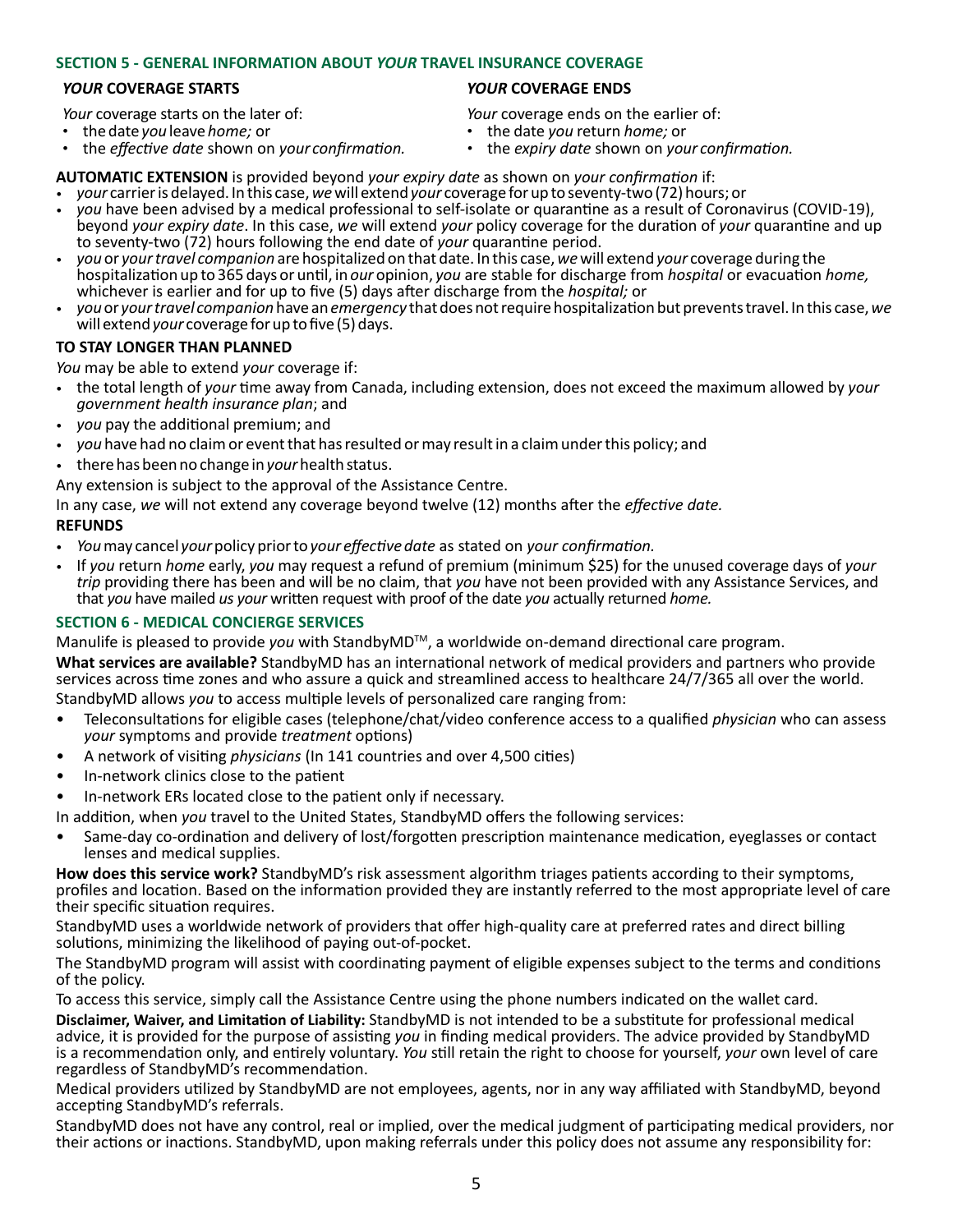- the availability,
- their quality,
- the results or outcome of any *treatment* or service.

Policyholders hereby specifically waive any and all rights to proceed legally against StandbyMD or anyone related to StandbyMD\* in any and all claims, demands, actions, causes of action, and suits of any kind, nature, or amount which relate to, or in any way directly or indirectly flow from the medical concierge services that StandbyMD is offering. StandbyMD's liability under these medical concierge services, if any, is limited solely to the amount of payment made to participating medical providers for the services that a policyholder obtained after they received a referral from StandbyMD. \*Related persons include principals, parents, successors and assigns of StandbyMD.

#### **SECTION 7 - WHAT ELSE DO** *YOU* **NEED TO KNOW?**

Coverage under this policy is issued on the basis of information provided in *your medical questionnaire* and application. *Your* entire contract with *us* consists of: this policy, *your* application for this policy (including the *medical questionnaire*), the *Medical Underwriting Agreement*, the *confirmation* issued in respect of that application, and any other amendments or endorsements resulting from extensions of coverage.

This insurance is void in the case of fraud or attempted fraud, or if you conceal or misrepresent any material fact in your application for this policy or extension of coverage for benefits under this policy.

*We* will not pay a claim if *you*, any person insured under this policy or anyone acting on *your* behalf attempt to deceive us or makes a fraudulent, false or exaggerated statement or claim. *You* must be accurate and complete in *your* dealings with us at all times.

This policy is non-participating. *You* are not entitled to share in *our* divisible surplus. Neither *we* nor *our* agents or administrators are responsible for the availability, quality or results of any medical *treatment* or transportation, or for *your*  failure to obtain medical *treatment.*

#### **Despite any other provisions of this contract, this contract is subject to the applicable statutory conditions in the Insurance Act, as applicable in** *your* **province or territory of residence respecting contracts of accident and sickness insurance. Limitation of Liability**

*Our* liability under this policy is limited solely to the payment of eligible benefits, up to the maximum amount purchased, for any loss or expense. Neither *we,* upon making payment under this policy, nor our agents or administrators assume any responsibility for the availability, quality, results or outcome of any *treatment* or service, or *your* failure to obtain any *treatment* or service covered under the terms of this policy. The participation of the insurers is several and not joint and none of them will under any circumstances participate in the interest and liabilities of any of the others.

#### **Premium**

The required premium is due and payable at the time of purchase and will be determined according to the schedule of premium rates then in effect. Premium rates and policy terms and conditions are subject to change without prior notice. Upon payment of the appropriate premium, this document becomes a binding contract provided it is accompanied by a *confirmation* upon which a contract number appears and *we* have received *your* completed application (including the *medical questionnaire*) prior to *your departure date.* If the premium is insufficient for the period of coverage selected, *we* will charge and collect any underpayment; or shorten the policy period by written endorsement if an underpayment in premium cannot be collected. Coverage will be null and void if the premium is not received, if a cheque is not honoured for any reason, if credit card charges are invalid or if no proof of *your* payment exists.

#### **How does this insurance work with other coverages that** *you* **may have?**

The coverages outlined in this policy are second payor coverages. Along with this coverage, *you* may have other third-party liability, group or individual, basic or extended health insurance plans or contracts including any private or provincial or territorial auto insurance plan providing *hospital,* medical or therapeutic coverage or any other third-party liability insurance. In this case, amounts payable under this insurance are limited to that portion of *your* expenses, incurred outside the province or territory of residence, that are in excess of the amounts insured by *your* other in-force plans or contracts.

Total benefits paid to *you* by all insurers cannot exceed *your* actual expenses. *We* will coordinate the payment of benefits with all insurers who provide *you* with benefits similar to those provided under this insurance (except if *your* current or former employer provides *you* with an extended health insurance plan with a lifetime maximum of \$50,000 or less), to a maximum of the largest amount specified by each insurer.

In addition, *we* have full rights of subrogation. In the event of a payment of a claim under this policy, *we* will have the right to proceed, in *your* name, but at *our* expense, against third parties who may be responsible for giving rise to a claim under this policy. *You* will execute and deliver such documents as are necessary and cooperate fully with *us* to allow *us* to fully assert *our*  rights. *You* must do nothing to prejudice such rights.

If *you* are insured under more than one insurance policy/certificate underwritten by *us*, the maximum *you* are entitled to is the largest amount specified for the benefit in any one policy/certificate. This condition does not apply to any claim related to Coronavirus (COVID-19) if *you* are also insured under a complimentary Manulife COVID-19 Emergency Medical Certificate of Insurance that was provided to *you* by the airline/tour operator. For greater clarity, if *you* are insured under one complimentary certificate and more than one policy/certificate underwritten by *us* that provides Coronavirus (COVID-19) coverage, the maximum amount payable for covered expenses incurred by *you* related to Coronavirus (COVID-19) cannot be more than the sum of the Coronavirus (COVID-19) coverage available under one policy/certificate and one complimentary certificate. The total amount *we* pay to *you* cannot exceed *your* actual expenses.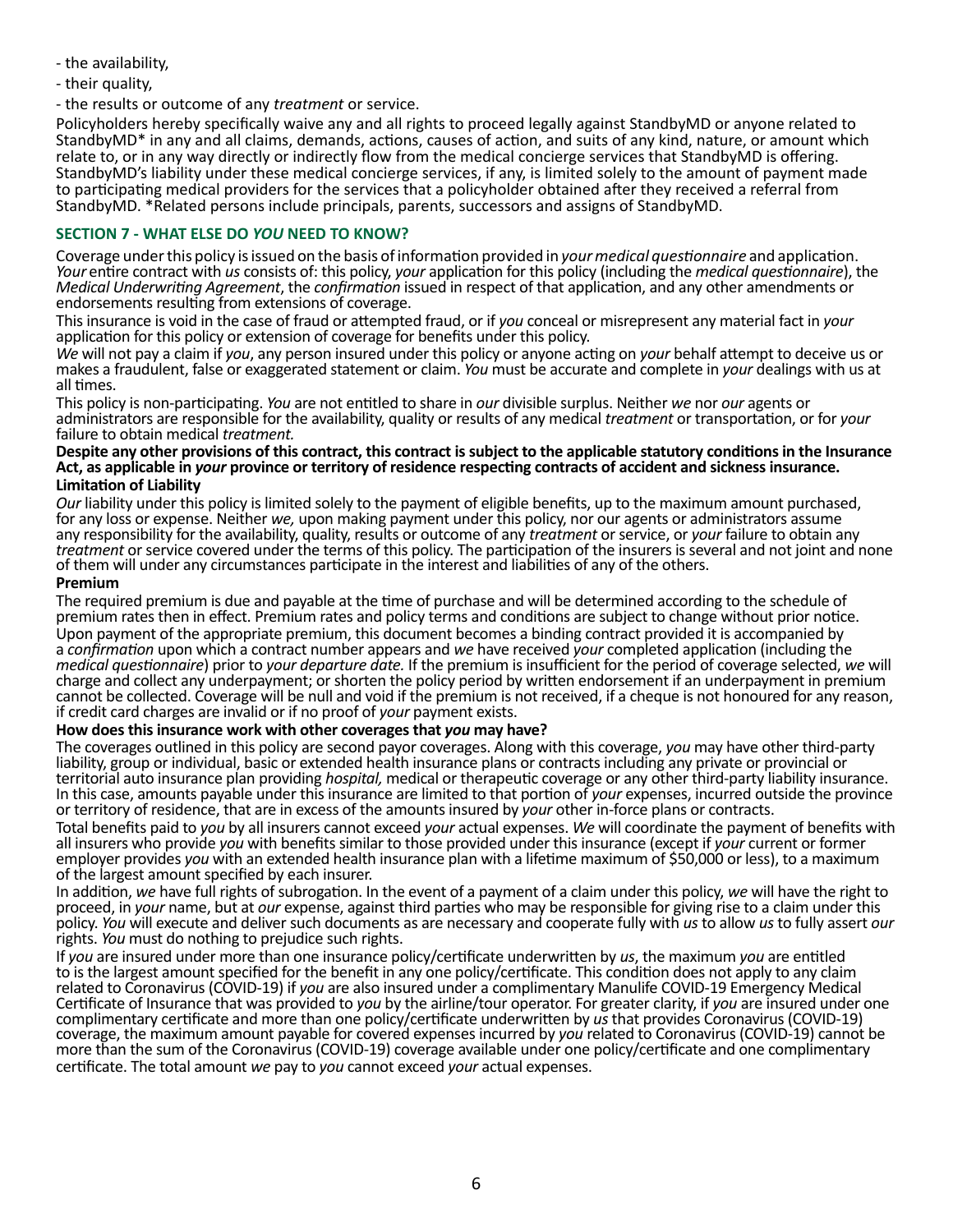#### **In the event of an** *emergency,* **call the Assistance Centre immediately: 1 877-884-8189** toll-free from the USA and Canada **+1 (519) 251-7416** collect to Canada from anywhere else in the world.

The Assistance Centre is ready to assist *you* 24 hours a day, each day of the year. Immediate access to the Assistance Centre is also available through its TravelAid mobile app. Visit **<http://www.active-care.ca/en/travelaid/>** to download the app.

Please note that **if** *you* **do not call** the Assistance Centre in an *emergency* prior to receiving t*reatment, you* **will have to pay 20% of the eligible medical expenses** *we* would normally pay under this policy (20% co-insurance).

If it is medically impossible for *you* to contact the Assistance Centre when the *emergency* happens, the 20% co-insurance will not apply. In this case, *we* ask that *you* contact the Assistance Centre as soon as *you* can or that someone do so on *your* behalf. **Do not assume that someone will contact the Assistance Centre for** *you.* **It is** *your* **responsibility to verify that the Assistance Centre has been contacted.**

If *you* choose to pay eligible expenses directly to a health service provider without prior approval by the Assistance Centre, these eligible expenses will be reimbursed to *you* based on the *reasonable and customary* chargesthat *we* would have paid directly to such provider. Medical charges that *you* pay may be higher than this amount; therefore, *you* will be responsible for any difference between the amount *you* paid and the *reasonable and customary* chargesreimbursed by *us.* Some benefits are not covered if they have not been authorized and arranged by the Assistance Centre.

To make a claim due to *sickness* or *injury* during *your trip, your* proof of claim must be sent to *us* within ninety (90) days of *your*  loss.

**If** *you* **are making an** *Emergency* **Medical Insurance claim,** *we* will need: a) original itemized receipts for all bills and invoices; b) proof of payment by *you* and by any other benefit plan; c) medical records including complete diagnosis by the attending *physician* or documentation by the *hospital,* which must support that the *treatment* was medically necessary*;* d) proof of the accident if *you* are submitting a claim for dental expenses resulting from an accident; e) proof of travel (including *departure date* and return date); f) proof of full vaccination; and g) *your* historical medical records (if *we* determine such to be applicable).

**To whom will** *we* **pay** *your* **benefits if** *you* **have a claim?** Except in the case of *your* death, *we* will pay the covered expenses under this insurance to *you* or the provider of the service. Any sum payable in the event of *your* loss of life will be payable to *your* estate*. You* must repay *us* any amount paid or authorized by *us* on *your* behalf if *we* determine that the amount is not payable under *your* policy. All amounts shown throughout this contract are in Canadian dollars. If currency conversion is necessary, *we* will use *our* exchange rate on the date *you* received the service outlined in *your* claim. *We* will not pay for any interest under this insurance.

**Is there anything else** *you* **should know if** *you* **have a claim?** If *you* disagree with *our* claim decision, the matter may be submitted to arbitration under the arbitration law in the Canadian province or territory where *your* policy was issued. Every action or proceeding against an insurer for the recovery of insurance money payable under the contract is barred unless commenced within the time set out in the Insurance Act, or in the Limitations Ace, 2002 in Ontario, or other applicable legislation.

To determine the validity of a claim under this policy, *we* may obtain and review the medical records of *your* attending *physician*(*s*)*,* including the records of *your* regular *physician*(s) at *home.* These records may be used to determine the validity of a claim whether or not the contents of the medical records were made known to *you* before *you* incurred a claim under this policy. In addition, *we* have the right, and *you* shall afford *us* the opportunity, to have *you* medically examined when and as often as may reasonably be required while benefits are being claimed under this policy. If *you* die, *we* have the right to request an autopsy, if not prohibited by law.

#### **IMPORTANT CONTACT INFORMATION**

To enquire about *your* claim status, please call **1 877-884-8189** or **(519) 251-7416.** 

For coverage information, general inquiries, or to apply for an extension or refund of premium, please call **1 866-943-5997** or **(519) 251-5191.**

Written correspondence regarding claims should be mailed to: Manulife Travel Insurance c/o Active Care Management PO Box 1237, Stn A Windsor, ON N9A 6P8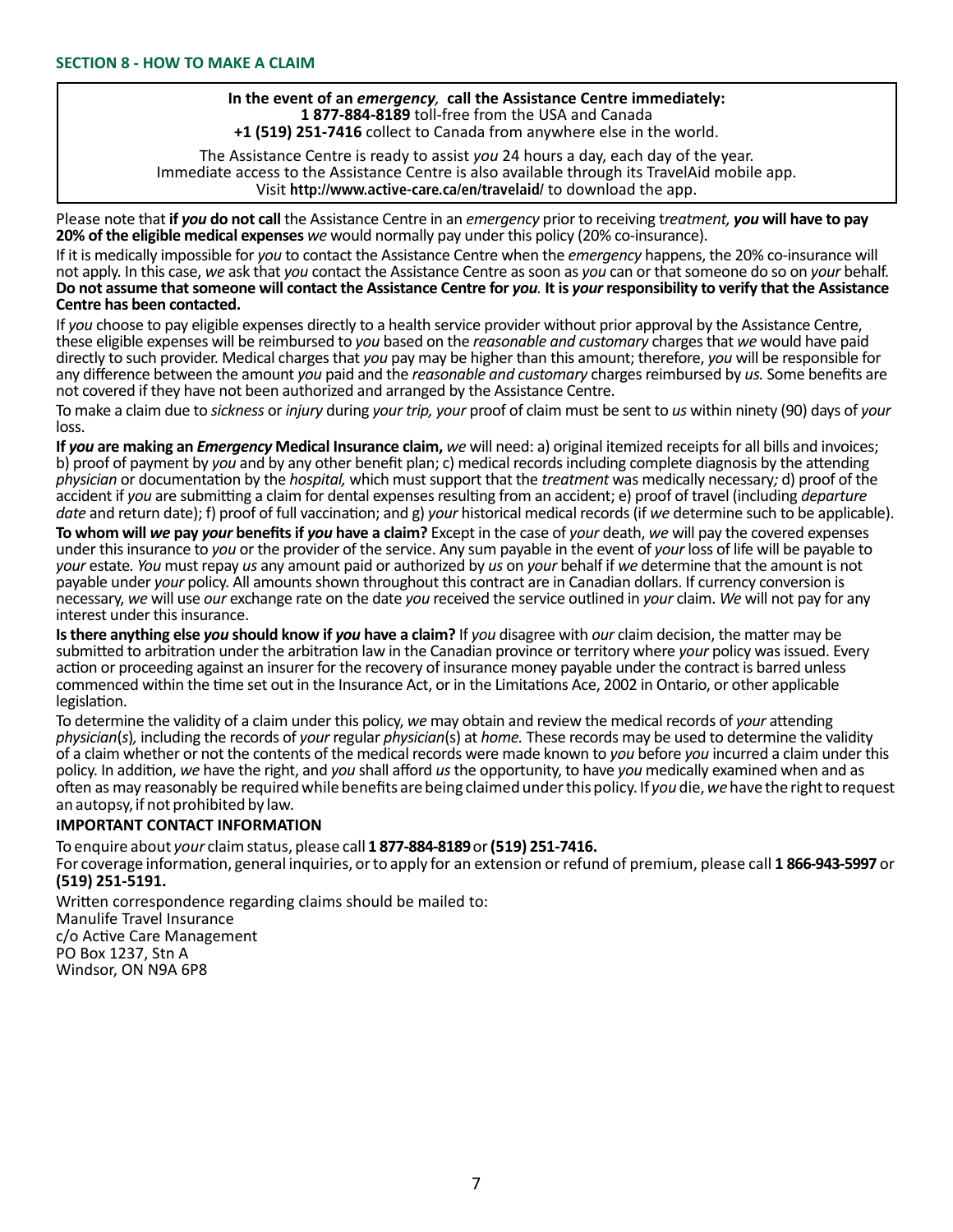#### **SECTION 9 - DEFINITIONS**

When italicized in this policy, the term:

*Act of terrorism* means any activity that involves a threat to use or the actual use of violence or any dangerous or threatening act, or the use of force. Such act is directed against the general public, governments, organizations, properties or infrastructures, or electronic systems.

The intention of such activity is to:<br>• instill fear in the general public;

- 
- 
- disrupt the economy;<br>• intimidate, coerce or overthrow a government (whether that government is legal or illegal); and/or promote political, social, religious or economic objectives.
- 

*Act of war* means hostile or warlike action, whether declared or not, in a time of peace or war, whether initiated by a local government, foreign government or foreign group, civil unrest, insurrection, rebellion or civil war. *Age* means *your age* at *your* application date.

*Change in medication* means the medication dosage, frequency, or type has been reduced, increased, stopped and/or new medications have been prescribed. **Exceptions:** the routine adjustment of Coumadin, warfarin or insulin (as long as they are not newly prescribed or stopped) and there has been no change in *your medical condition*; and a change from a brand name medication to a generic brand medication of the same dosage.

*Child, Children* means *your* unmarried, dependent son or daughter or *your* grandchild(ren) under the *age* of twenty-one (21) or, if a full-time student, under the *age* of twenty-six (26). Also, an unmarried dependent son or daughter of any *age*, if mentally or physically disabled.

*Confirmation* means the document or set of documents confirming *your* insurance coverage under this policy and, where applicable, *your trip* arrangements. It includes the *Medical Underwriting Agreement* and application for this policy, once the required premium has been received by *us.* It may also include tickets or receipts issued by an airline, travel agent, tour operator, rental agency, cruise line or other accommodation or travel provider with whom *you* made arrangements for *your trip. Deductible amount* means the amount of covered expenses that *you* are responsible for paying per person per *emergency* medical claim.

*Departure date* means the date *you* leave *home.*

*Effective date* means the date on which *your* coverage starts.

*Your* coverage starts on the later of:

- the date *you* leave *home*; or
- the *effective date* shown on *your confirmation*.

*Emergency* means a sudden and unforeseen *medical condition* that requires immediate *treatment.* An *emergency* no longer exists when the evidence reviewed by the Assistance Centre indicates that no further *treatment* is required at destination or *you* are able to return to *your* province or territory of residence for further *treatment*.

*Expiry date* means the date *your* coverage ends.

*Your* coverage ends on the earlier of:

- the date *you* return *home*; or
- the *expiry date* shown on *your confirmation.*

*Government health insurance plan* means the health insurance coverage that the provincial or territorial governments provide to its residents.

*Home* means *your* Canadian province or territory of residence.

*Hospital* means an institution that is licensed as an accredited *hospital* that is staffed and operated for the care and *treatment* of inpatients and out-patients. *Treatment* must be supervised by *physicians* and there must be registered nurses on duty 24 hours a day. Diagnostic and surgical capabilities must also exist on the premises or in facilities controlled by the establishment.

A *hospital* is not an establishment used mainly as a clinic, extended or palliative care facility, rehabilitation facility, addiction *treatment* centre, convalescent, rest or nursing home, home for the aged or health spa.

*Immediate family* means *spouse,* parent, legal guardian, step-parent, grandparent, grand*child*, in-law, natural or adopted *child,* step-*child,* brother, sister, step-brother, step-sister, aunt, uncle, niece, nephew or cousin.

*Injury* means sudden bodily harm that is caused by external and purely accidental means.

*Medical condition* means any disease, *sickness* or *injury* (including symptoms of undiagnosed conditions).

*Medical questionnaire* means all the medical questions that *you* were required to answer when *you* applied for coverage under this policy.

*Medical Underwriting Agreement* means the document that *you* receive from *us* after *you* have been medically underwritten, which specifies *your pre-existing conditions* covered under this policy, and includes *your* responses to the *medical questionnaire*.

#### *Minor mental or emotional disorder* means:

- having anxiety or panic attacks, or
- being in an emotional state or in a stressful situation.

A *minor mental or emotional disorder* is one where *your treatment* includes only minor tranquilizers or minor antianxiety medication (anxiolytics) or no prescribed medication at all.

*Physician* means a person who is not *you* or a member of *your immediate family* or *your travel companion,* licensed in the jurisdiction where the services are provided, to prescribe and administer medical *treatment*.

*Pre-existing condition* means any *medical condition* that exists before *your effective date.* 

*Reasonable and customary* means charges incurred for goods and services that are comparable to what other providers charge for similar goods and services in the same geographical area.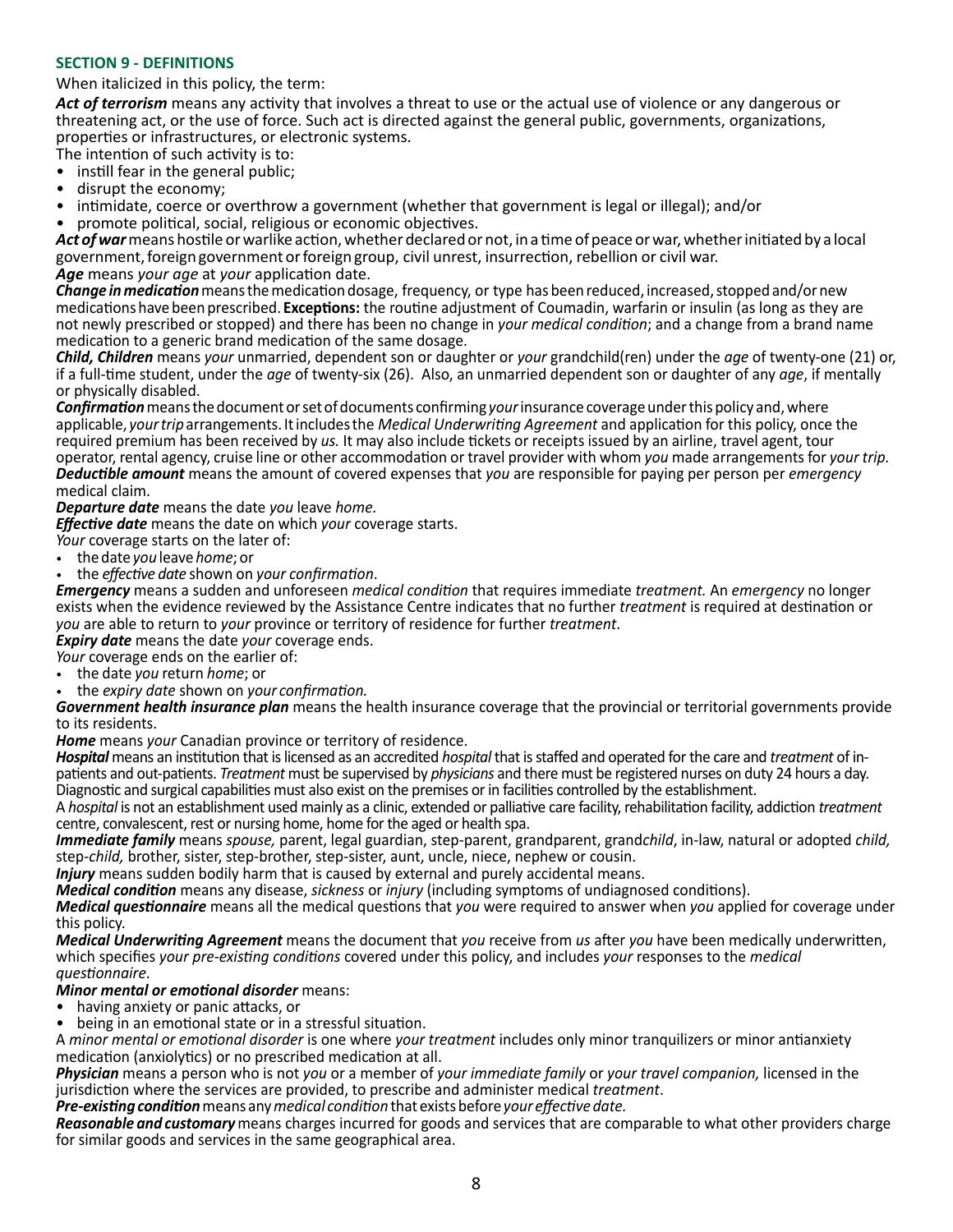*Sickness* means illness, disease, or any symptom related to that illness and/or disease.

*Spouse* means someone to whom one is legally married, or with whom one has been residing and who is publicly represented as a *spouse.*

*Travel companion* means someone who shares *trip* arrangements and accommodations with *you.* No more than three individuals (including the insured) will be considered *travel companions* on any one *trip.*

*Treatment* means hospitalization, a procedure prescribed, performed or recommended by a *physician* for a *medical condition*. This includes but is not limited to prescribed medication, investigative testing and surgery. **IMPORTANT:** Any reference to testing, tests, test results, or investigations excludes genetic tests. "Genetic test" means a test that analyzes DNA, RNA or chromosomes for purposes such as the prediction of disease or vertical transmission risks, or monitoring, diagnosis or prognosis.

*Trip* means the time between *your effective date* and *expiry date.*

*Vehicle* includes any private or rental passenger automobile, boat, mobile home, camper truck or trailer home which *you* use during *your trip* exclusively for the transportation of passengers (other than for hire).

*Vaccine* means a full course of immunization for Coronavirus (COVID-19) that is authorized by Health Canada. It must be taken according to the manufacturer's recommendation before *your effective date*. *You* must also wait 14 days for it to become fully effective before *your departure date*.

*We, us, our* means Manulife.

*You, your* means the person(s) named as the insured(s) on the *confirmation,* for which insurance coverage was applied for and the appropriate premium was received by *us.*

#### **SECTION 10 - NOTICE ON PRIVACY**

*Your* **privacy matters.** *We* are committed to protecting the privacy of the information *we* receive about *you* in the course of providing the insurance *you* have chosen. While *our* employees need to have access to that information, *we* have taken measures to protect *your* privacy. *We* ensure that other professionals, with whom *we* work in giving *you* the services *you*  need under *your* insurance, have done so as well. To find out more about how *we* protect *your* privacy, please read *our*  Notice on Privacy and Confidentiality.

To service *you* better, *we* may review the Manulife products and services *you* have used in order to tell *you* about other products and services through direct mail, telephone, and other means. If *you* do not want *us* to do this, please advise *us* by calling 1 877 666-2767 or e-mailing *us* at travel@manulife.ca.

**Notice on Privacy and Confidentiality.** The specific and detailed information requested on *your* application and *medical questionnaire* is required to process the application. To protect the confidentiality of this information, Manulife will establish a "financial services file" from which this information will be used to process the application, offer and administer services and process claims. Access to this file will be restricted to those Manulife employees, mandataries, administrators or agents who are responsible for the assessment of risk (underwriting), marketing and administration of services and the investigation of claims, and to any other person *you* authorize or as authorized by law. These people, organizations and service providers may be in jurisdictions outside Canada, and subject to the laws of those foreign jurisdictions. *Your* file is secured in *our* offices. *You* may request to review the personal information it contains and make corrections by writing to: Privacy Officer, Manulife, PO Box 1602, Waterloo, Ontario N2J 4C6. *You* may also visit Manulife at https://www.manulife.ca/privacy-policies.html for further details about *our* Privacy Policy.